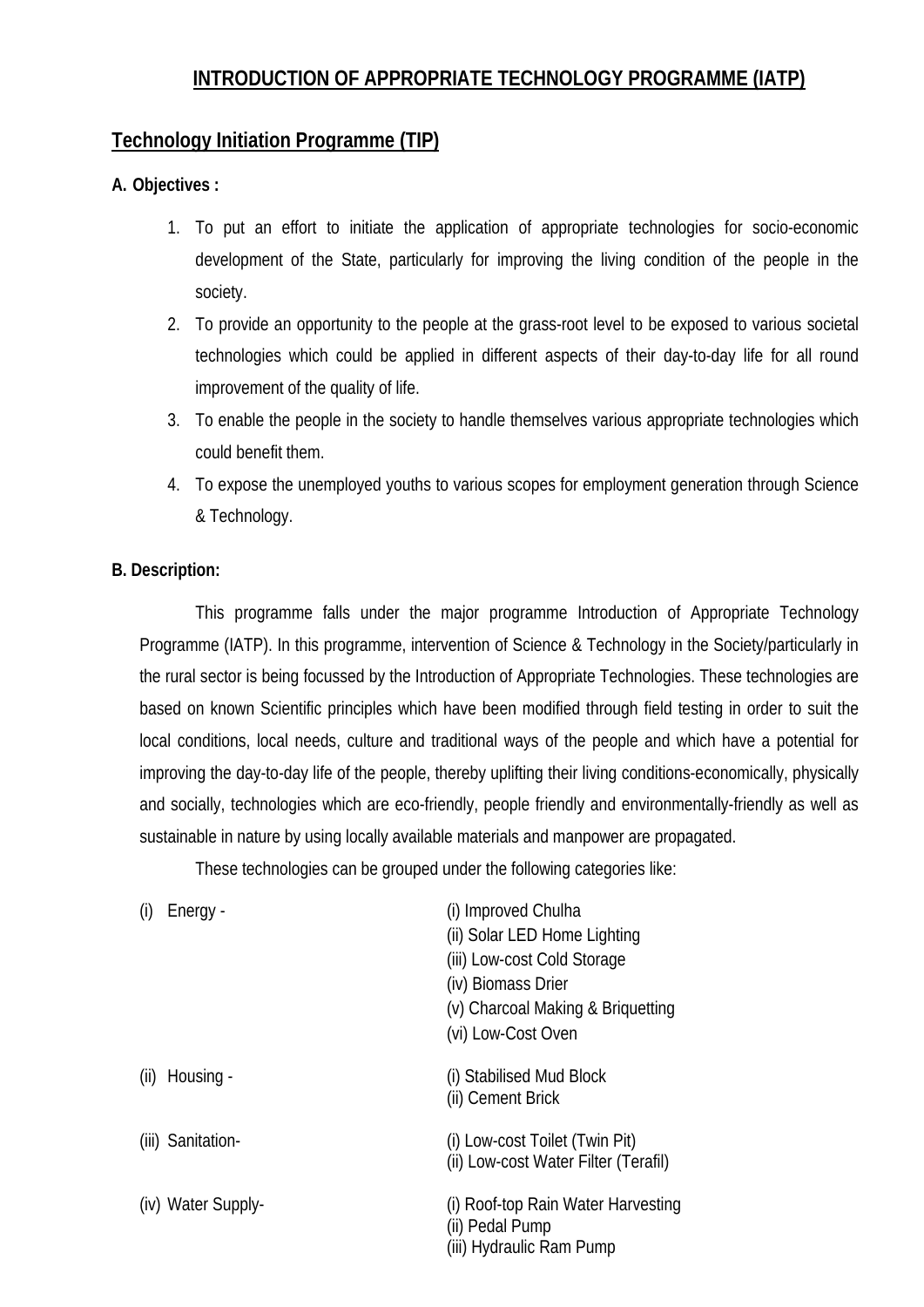| (v) Organic Composting &     |  |
|------------------------------|--|
| Post Harvesting Technology - |  |

(i) Organic Composting (ii) Low-cost Cold Storage (iii) Paddy Dehusker

(vi) Waste Re-cycling (i) Waste Paper Re-cycling (ii) Leaf Plate Making (iii) Grey Water Re-cycling

Implementation of the above technologies in the past have been carried out satisfactorily with the introduction of new technologies like Solar LED Home Lighting, Charcoal making and Briquetting and Pedal Pump technology. Also, with the new modifications being made in Rain Water Harvesting by using poly tanks instead of cemented tanks and also by using additional poly earth tanks to store surplus water and Low Cost Water Filter technologies, the programme has had an impact especially in areas where electric power is not accessible and in water scarcity areas, and efforts are being made from time to time by the Council to reach out more villages especially remote villages located in the State.

### **Technology Initiation Programme (TIP) comprises of the following scheme:**

**Technology Initiation Camp (TIC**): The scheme will be implemented targeting people at the grass root level, and to be conducted at the block level. The following technologies are being taken up:

- 1. Stabilized Mud Block
- 2. Improved Chulha
- 3. Low Cost Sanitation
- 4. Pedal pumps
- 5. Solar LED Home lighting
- 6. Rain Water Harvesting

It is proposed that a five days Demonstration-cum-Training will be covered under the TIC.

 A one day demonstration camp will be conducted using relevant machines/equipments/ photographs, etc. which will be displayed and explain to the people.

The demonstration will be followed by analysis of the requirement, the interest of the participants representing the different villages, also the feasibility of the technology and available resources.

Based on the above analysis, 30 participants (approx) will be taken up and a 4 days hands-on training will be imparted subsequently. Further as the outcome of the training, a technology demonstration unit will be installed and hand over to the concerned Block office.

The above scheme will be implemented at the Block-level targeting the grass root people by consulting the BDO and Local durbars.

Interested individuals/groups/local NGOs, etc. may send their application in plain paper to the Council.